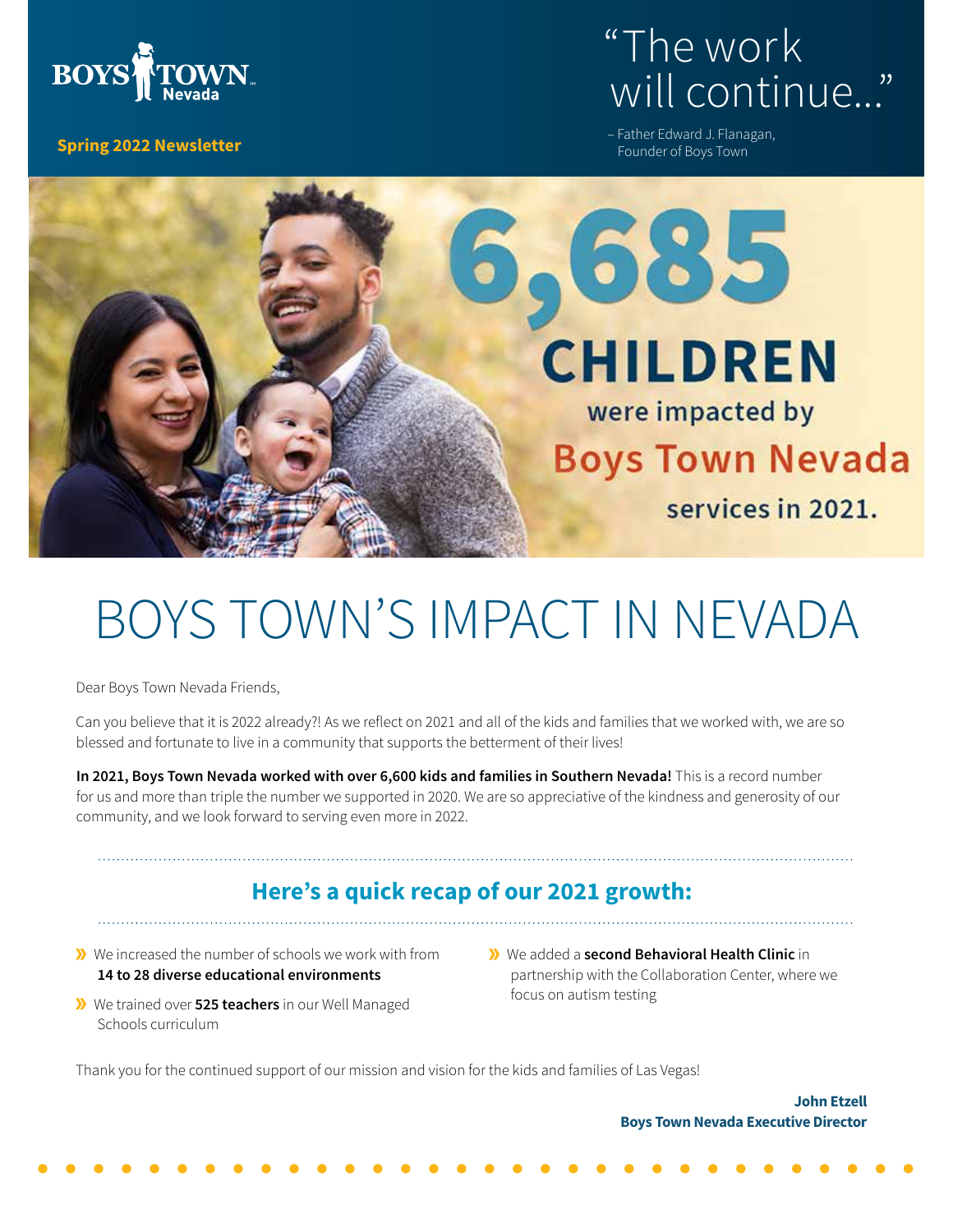#### **Boys Town Nevada Partners** with National Hospitality Management to Aid Families

David Johnson learned how important it was to give to those in need at a very young age. Today, thanks to David, Boys Town Nevada and his company, National Hospitality Management, have developed a wonderful partnership.

This past year, David, manager of the Home2 Suites by Hilton on the south strip in Las Vegas, learned about Boys Town through his father, who was friends with a board member. He heard what Boys Town does for children and families. It moved him to the point where he saw an opportunity to bring joy to local families in need.

David's philanthropic history started early on at the age of nine as he watched his mom's efforts in supporting programs to benefit families. One of the precious memories he has is of a holiday season where his mom led an effort to bring a Christmas tree, dinner, and presents to an entire family.

Remembering what his family did for others helped him approach his company to suggest helping Boys Town Nevada with some of its families. The idea was to provide presents to children and families that might not have a lot under the tree for Christmas.

"My idea was to sponsor one family per hotel," David said. "We found four families that were all wonderful people. It ended up being a wonderful experience."

David said the families were very appreciative.

"Seeing the people and seeing the difference that not only we can make in a day, but that Boys Town makes all year long, was great," he said. "As a company, we feel it's important to give





*"My idea was to sponsor one family per hotel," David said. "We found four families that were all wonderful people. It ended up being a wonderful experience."*

back to the community. We wouldn't be here running hotels and running these businesses without the community. We are excited to expand this relationship and keep growing with Boys Town. I can't express that enough."

Charlene Blackstone, Development Director for Boys Town Nevada, said the kind giving of National Hospitality Management is just one of many relationships Boys Town is seeing grow in Las Vegas.

"We look forward to continuing to harvest relationships that not only benefit Boys Town families, but also to bring opportunities for businesses and corporations to give back," she said. "We thank National Hospitality Management for considering Boys Town and for extending a helping hand in advancing our mission."

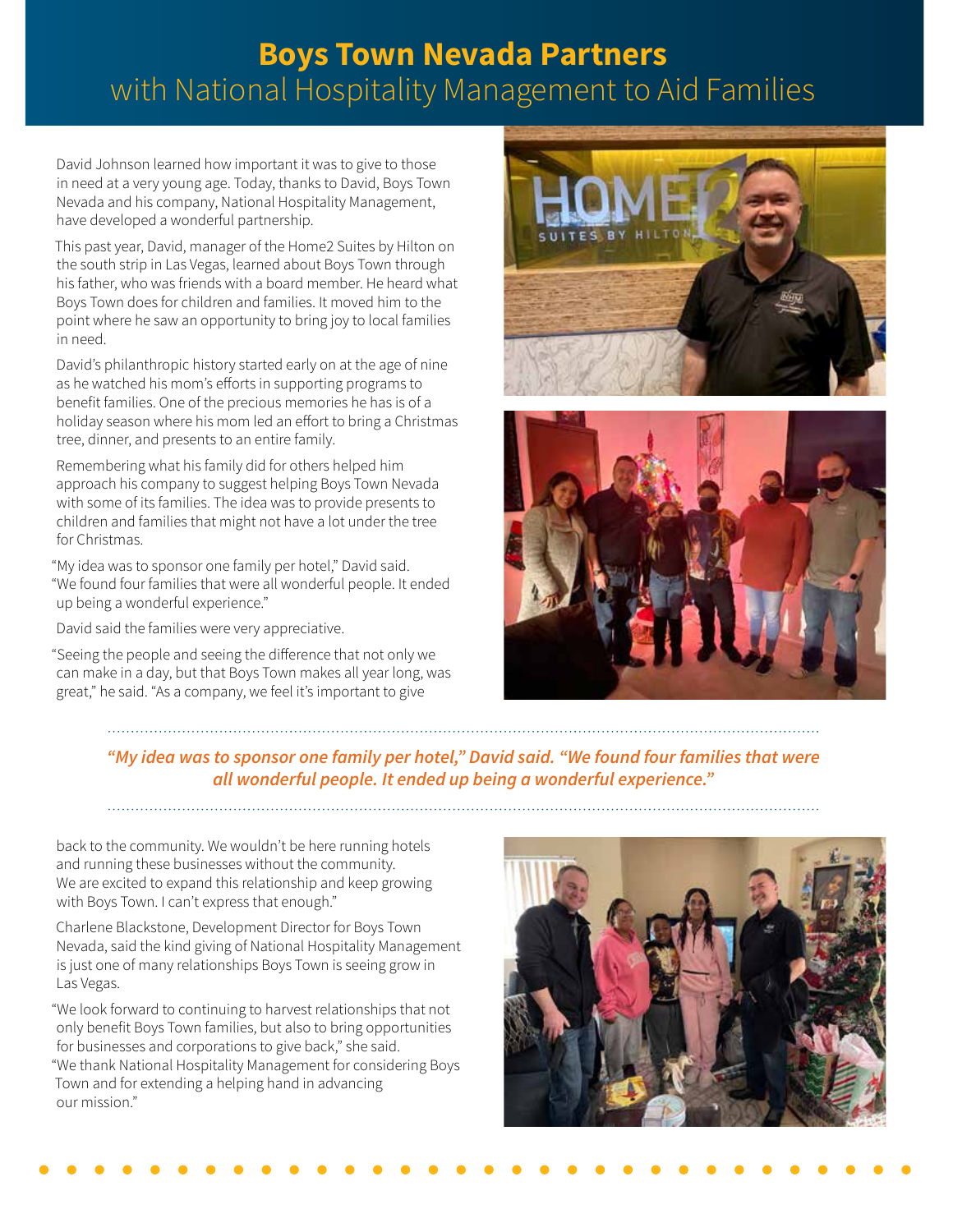### **Dillard's and Boys Town Nevada**  Partner for Christmas Toy Drive

What started as a simple idea of a toy drive has turned into an ongoing creatively motivated partnership between Dillard's and Boys Town Nevada.

The steps were first laid out by one of our own, School Support Specialist Supervisor Mayra Macias. Mayra approached Dikeyta Bowser, Dillard's store manager at the Galleria at Sunset, with an idea.



Mayra suggested a toy drive and mentioned Boys Town. *After hearing her passion with the kids in the schools, Dikeyta took over from there.*

"We got our customers to donate toys when they shopped," Dikeyta said. "We encouraged customers to buy toys so we could deliver them to a few of the area schools. We also did a shopping event to benefit Boys Town Nevada. We all had a lot of fun, and I believe we do have the same mission in mind – we all want to give back to the community."

Dikeyta and Dillard's also received a pleasant surprise when Boys Town Nevada Development Director Charlene Blackstone connected her to USOA Mrs. Nevada 2022 TrinaMarie Shaw.

"The store was blown away when she made her grand entrance and donated to the toy drive. That was a huge thing for us," Dikeyta said. "I think it got everyone to want to participate even more."

Boys Town Nevada is very lucky to have partners and advocates like Dikeyta from Dillard's. We thank her and the Dillard's staff for their labor and dedication to better the lives of children and families in the valley. The surprises will keep coming with Dikeyta at Dillard's. We already have other projects in the works, stay tuned…

## **Program Spotlight:**  Behavioral Health Clinic

Our Behavioral Health Clinic has been able to help multiple children and families by not only offering treatment, but also offering the necessary understanding and support to help them succeed.

Our professionals work in the field of specialized behavioral pediatrics, working with children from the age of two to young adult. Some of the disorders they work with are anxiety, trauma, ADHD, LGBT, etc. With toddlers, these clinicians do parent-child interaction therapy to address temper tantrums and meltdowns.

Since last year, in partnership with the Collaboration Center, clinical assessments have been done that allow for autism evaluation. Parents are guided through the process until they are set up with the services they need. Additionally, families that come in with questions about learning abilities are provided testing. They have been using select neuropsychology assessments for learning, as well as to see the child's executive functioning, how their memory is, and how those interplay with being successful in school.

To continue serving the need for mental health support in the valley, the clinic is looking to expand.



"If individuals are willing to donate, we can expand our training program so we can train quality psychologists. The hope is that the post-docs stay in Nevada because we need more psychologists and more behavioral pediatric psychologists. A lot of behavioral health providers don't take insurance and that really affects who is able to access the services. What brought me to Boys Town was being able to know that you were giving back and really supporting the community. I think that is valuable and it does give you the reinforcement that you really are doing work that matters."

*Heather Thompson (PHD-level student currently working at the clinic)*